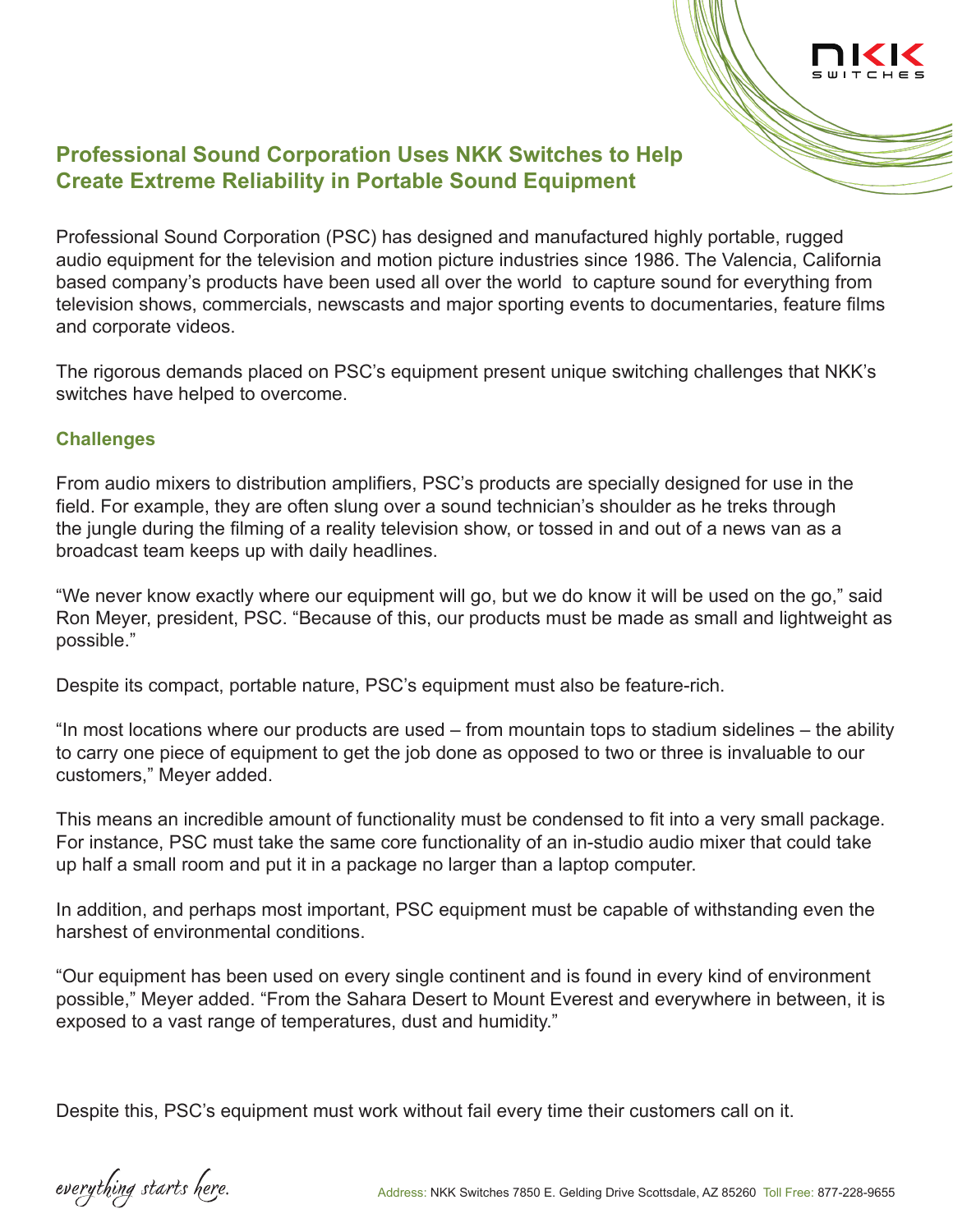

"If a piece of our equipments fails, film production can come to a complete standstill," Meyer said. "You've also got to consider that because our equipment is used in the field, replacement parts aren't usually within reach. This all equates to a lot of lost



Photos courtesy of Professional Sound

time and money. In many instances, it can even result in our customers – who are often freelance sound specialists – losing their contracts."

These three factors – compact design, high functionality and extreme environmental exposure – create a perfect storm of a design challenge.

"Because our products are compact but feature-rich, we have to use miniature switches on them to make everything fit," Meyer added. "However, by the nature of their size, miniature switches can be a bit delicate. This, combined with where and how our products are used, means switch failure and subsequent equipment failure is a real possibility."

#### **Solution**

PSC's designs therefore call for miniature switches capable of standing up to the same abuse as the equipment they are used on. Early on, PSC tried switches from C&K and TE Connectivity/Alcoswitch.

"The simple fact of the matter is that the switches were breaking," Meyer said. "They just could not stand up to the demands our customers were putting on our products. The switches were the weak link in our products' reliability."

In searching for a solution, Meyer saw switches from NKK Switches used on a competing company's product and was impressed.

"We switched to NKK Switches 25 years ago and have never looked back," he added. "They're just that good. I'm convinced no other company makes switches good enough to stand up to our customers and the places they take our equipment."

NKK's B Series of miniature switches can be found on nearly all of PSC's field audio mixers, distribution amplifiers, press boxes and power supplies.

everything starts here.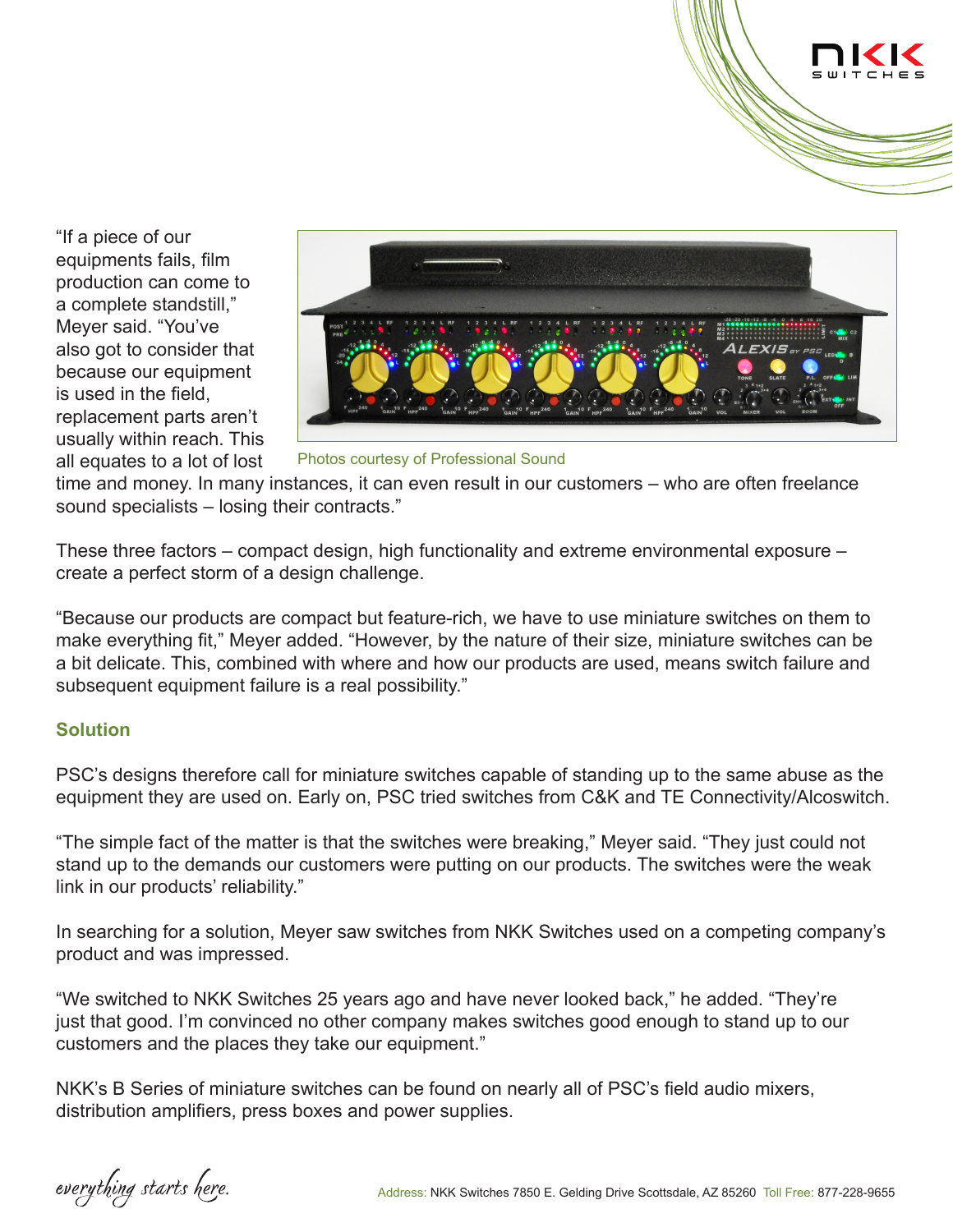

"These switches are remarkably dependable," Meyer said. "Our customers use them every day in extreme temperatures, dust, dirt and rain and they just keep going and going; they're the Energizer Bunny of switches."

Meyer said NKK's B Series has stood up to his customers' rigorous demands because of three primary NKK features: an excellent mechanical design, a very good seal and ingenious self-cleaning contacts.

"We're also starting to use NKK's G Series," Meyer added. "I was really skeptical when I first saw it because it is so small. I said to myself, 'I know I can break that thing.' So, I put it in a PanaVise and pushed on the actuator with everything I had. I ended up with a bloody thumb, but no broken actuator. They're now one of my favorite switches, and my customers love them, too."

Meyer added that his experience thus far with NKK's G Series not only illustrates the switch's quality, but also the quality of NKK's customer service.

"The G Series comes with the option for red, green or amber illumination," he said. "But I wanted blue, and they're doing it for me. No matter the size of customer, NKK seems to bend over backwards to meet their needs. That's been my experience, at least."

According to Meyer, in 25 years at most two dozen out of the literally thousands of NKK switches they have implemented in their products have failed, and these failures were all the result of extreme impact or other extraordinary circumstances.

"The fact that we don't hear from our customers until they're ready to buy more equipment from us is the best feedback we can receive from them," he concluded. "NKK's switches play a huge role in that. I build our products around them and simply don't even think about them again because I know they will just work."

## **About Professional Sound Corporation**

Professional Sound Corporation (PSC) is a leading manufacturer and distributor of professional audio products for the film and video industries. Since 1986, PSC has provided excellence in product engineering, assembly and service. The Photos courtesy of Professional Sound



everything starts here.